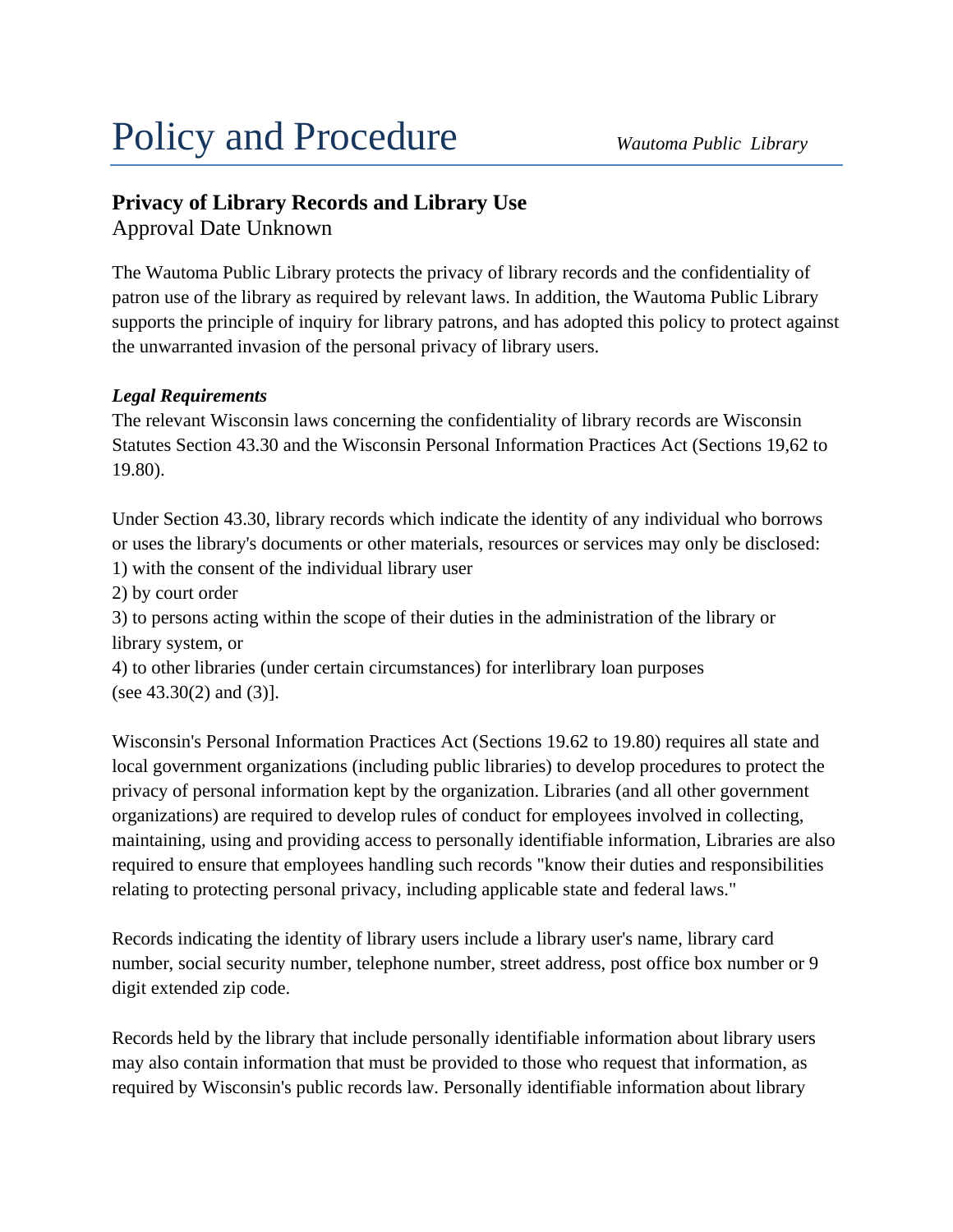users must be redacted from any records that are publicly disclosed, except as the records are disclosed under one of the four exceptions provided by Section 43.30 (see above).

#### *Rules to be followed by library staff*

1) As required by state law, library staff may only disclose library records indicating the Identity of library users under the following conditions:

a) disclosure to staff members of the Wautoma Public Library, and the staff of other libraries and library systems only according to written procedures that comply with the laws cited above and that are approved by the director:

b) disclosure as authorized in writing by the individual library user.

c) disclosure pursuant to court order (see below for handling of different types of court orders).

2) Library staff must refer all requests for library records and all requests for information about particular library users to the library director or the library director's designee.

3) Library staff are not allowed to share information about use of library resources and services by identified library patrons except as necessary for the performance of their job duties and in accordance with procedures approved by the library director and/or board,

# *Handling of court orders*

Note: All search warrants are court orders, but not all subpoenas are court orders. Library staff may not disclose library records in response to a subpoena that is a court order if those records indicate the identity of library users.]

If a law enforcement officer (or anyone else) brings a **subpoena**' directing library staff to produce library records:

1) Notify the library director, or if the director is not available, notify the highest-ranking staff person on duty.

2) The library director or the highest-ranking staff person should ask the municipal attorney to review the subpoena.

3) If the subpoena has any legal defects, require that the defects be cured before the records are released

4) If appropriate, ask legal counsel to draft a protective order to be submitted to the court, keeping the requested information confidential and limiting its use to the particular case. 5) Follow legal counsel's advice for compliance with the subpoena.

If law enforcement officers bring a court order in the form of a **search warrant**<sup>2</sup>: 1) A seach warrant is executable immediately, unlike a subpoena. The law enforcement officers may begin a search of library records as soon as they enter the library.